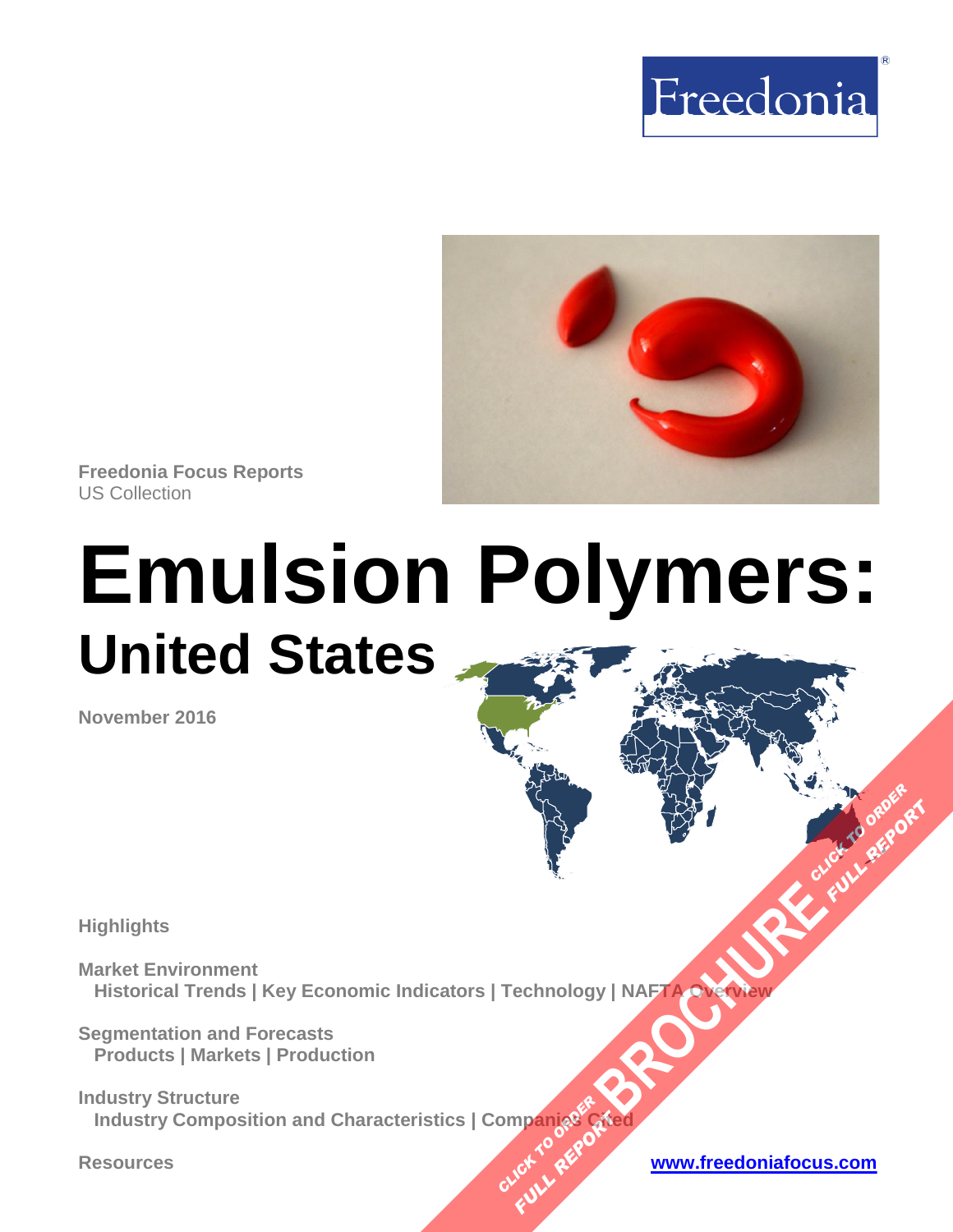## <span id="page-1-0"></span>ABOUT THIS REPORT

## Scope & Method

This report forecasts US emulsion polymer demand and production in metric tons to 2020. Total demand is segmented by product in terms of:

- acrylics
- styrene-butadiene (SB) latex
- vinyl acetate polymers
- other products such as acrylonitrile latexes, waterborne polyurethane dispersions, and polyvinyl chloride.

This report covers the market for emulsion polymers, which are defined as dispersions of synthetic polymer molecules in an aqueous medium. The terms "emulsion", "dispersion", and "latex" are used synonymously in this report. Demand is presented at the manufacturers' level on a dry weight of polymer basis. While emulsion polymerization is also used for the production of synthetic elastomers such as SB rubber, since these materials are solid products, they are excluded from the scope of this report.

Total demand is also segmented by market as follows:

- paint and coatings
- paper and paperboard coatings
- adhesives
- carpet backing
- other markets such as sealants and caulks, printing inks, and textile and leather finishing.

To illustrate historical trends, total demand and total production are provided in annual series from 2005 to 2015; the various segments are reported at five-year intervals for 2010 and 2015.

This report quantifies trends in various measures of growth. Growth (or decline) expressed as an average annual growth rate (AAGR) is the least squares growth rate, which takes into account all available datapoints over a period. Growth calculated as a compound annual growth rate (CAGR) employs, by definition, only the first and last datapoints over a period. The CAGR is used to describe forecast growth, defined as the expected trend beginning in the base year and ending in the forecast year. Readers are encouraged to consider historical volatility when assessing particular annual values along the forecast trend, including in the forecast year.

Key macroeconomic indicators are also provided at five-year intervals with CAGRs for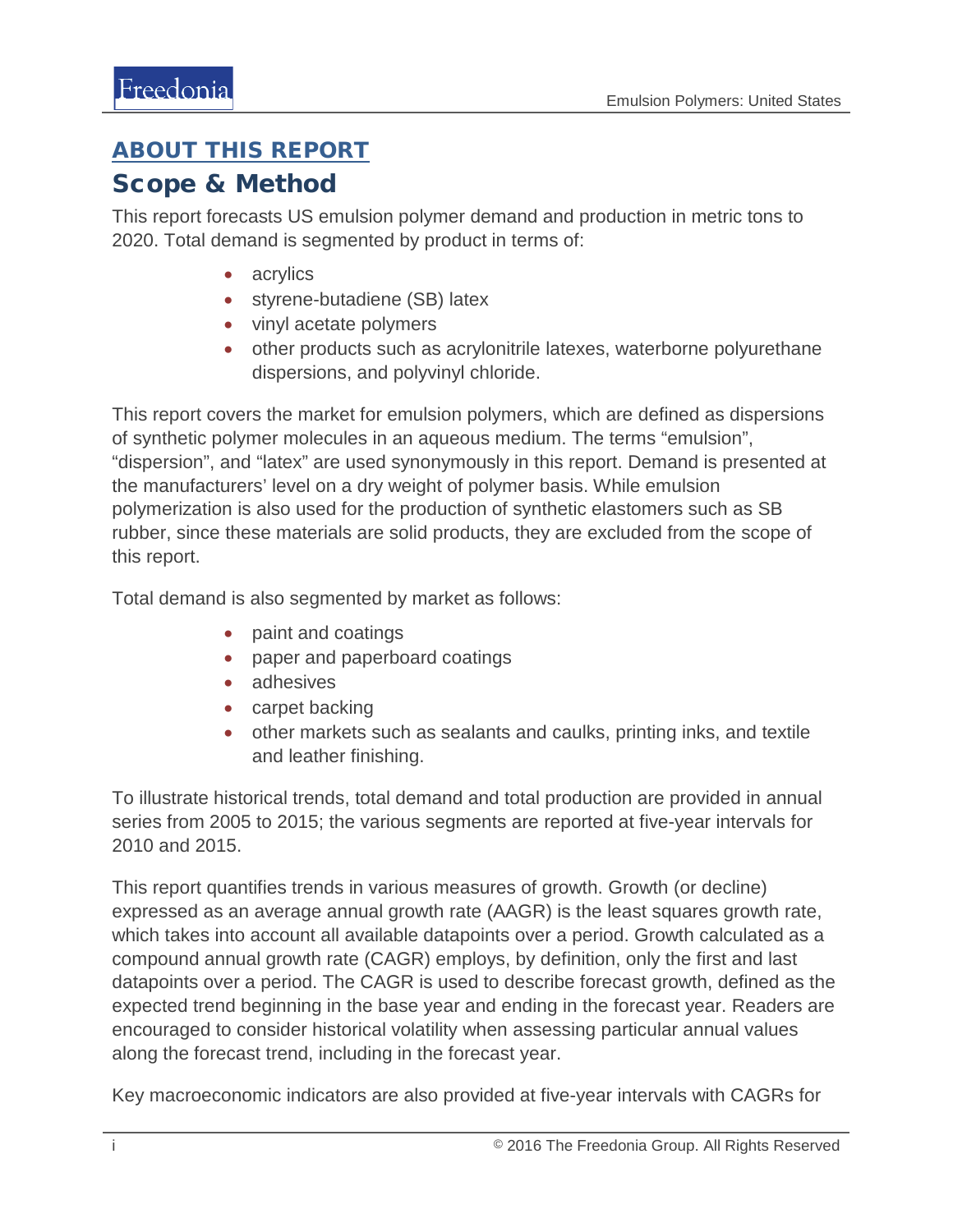the years corresponding to other reported figures. Other various topics, including profiles of pertinent leading suppliers, are covered in this report. A full outline of report items by page is available in the [Table of Contents.](#page-3-0)

## Sources

*Emulsion Polymers: United States* (FF55041) is based on *[Global Emulsion Polymers](http://www.freedoniagroup.com/DocumentDetails.aspx?ReferrerId=FL-FOCUS&studyid=3461)  [Market](http://www.freedoniagroup.com/DocumentDetails.aspx?ReferrerId=FL-FOCUS&studyid=3461)*, a comprehensive industry study published by The Freedonia Group in November 2016. Reported findings represent the synthesis and analysis of data from various primary, secondary, macroeconomic, and demographic sources including:

- firms participating in the industry, and their suppliers and customers
- government/public agencies
- national, regional, and international non-governmental organizations
- trade associations and their publications
- the business and trade press
- indicator forecasts by The Freedonia Group
- the findings of other industry studies by The Freedonia Group.

Specific sources and additional resources are listed in the **Resources** section of this publication for reference and to facilitate further research.

# Industry Codes

The topic of this report is related to the following industry codes:

| <b>NAICS/SCIAN 2007</b>                       |                                                                                                         | <b>SIC</b>                     |                                                                                                                                                                                                                   |
|-----------------------------------------------|---------------------------------------------------------------------------------------------------------|--------------------------------|-------------------------------------------------------------------------------------------------------------------------------------------------------------------------------------------------------------------|
| North American Industry Classification System |                                                                                                         | <b>Standard Industry Codes</b> |                                                                                                                                                                                                                   |
| 325211<br>325212<br>325510<br>325520          | Plastics Material and Resin Mfg<br><b>Synthetic Rubber Mfg</b><br>Paint and Coating Mfg<br>Adhesive Mfg | 2821<br>2822<br>2851<br>2891   | Plastic Materials, Synthetic Resins, and<br>Nonvulcanizable Elastomers<br>Synthetic Rubber (Vulcanizable<br>Elastomers)<br>Paints, Varnishes, Lacquers, Enamels,<br>and Allied Products<br>Adhesives and Sealants |

# Copyright & Licensing

The full report is protected by copyright laws of the United States of America and international treaties. The entire contents of the publication are copyrighted by The Freedonia Group.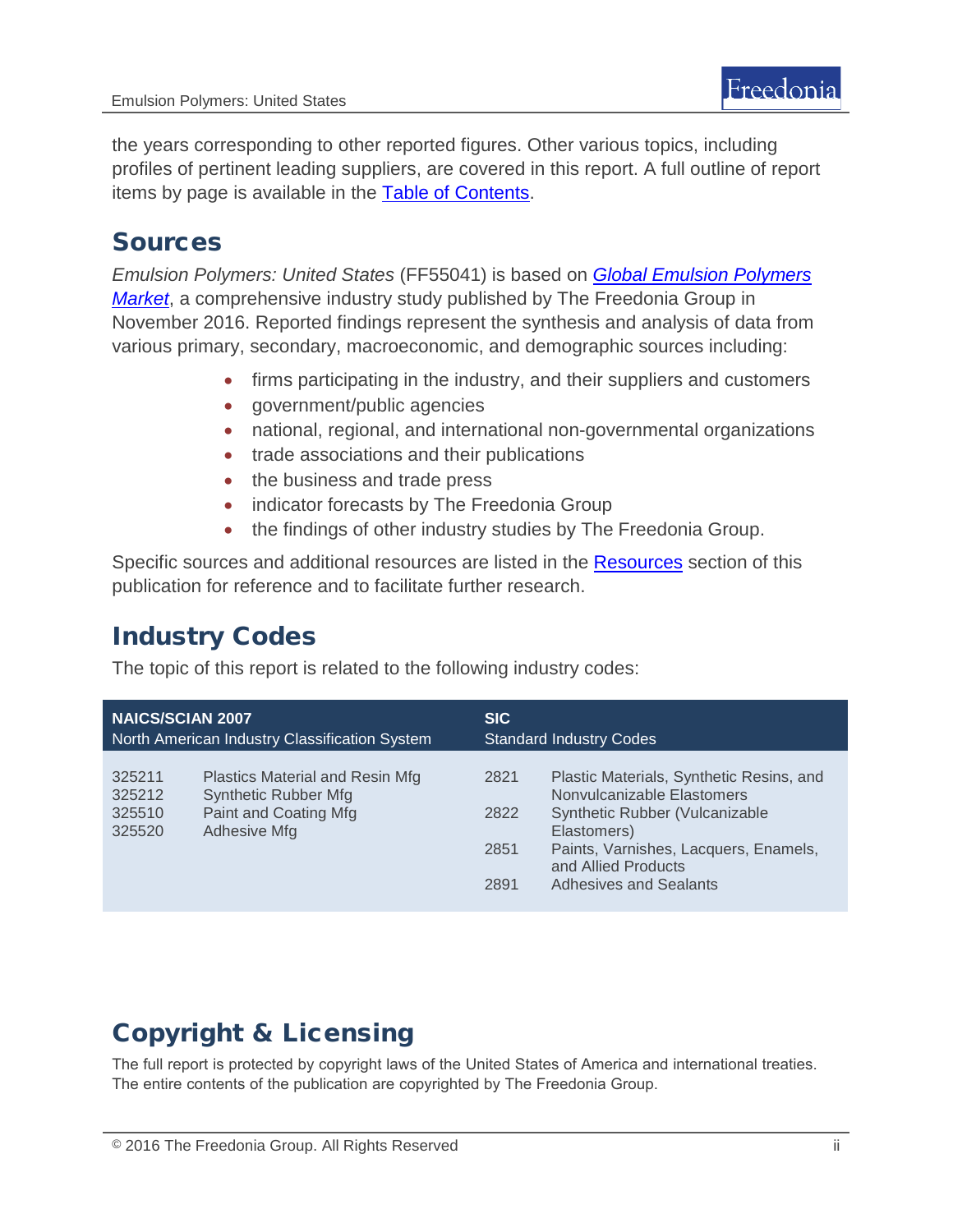# <span id="page-3-0"></span>**Table of Contents**

#### **Section**

#### Page

| Table 1   Key Indicators for US Emulsion Polymer Demand; 2010, 2015, 2020 (2009US\$ bil)  3 |  |
|---------------------------------------------------------------------------------------------|--|
|                                                                                             |  |
| Chart 3   US Emulsion Polymer Demand by Product; 2010, 2015, 2020 ('000 m tons)7            |  |
| Chart 4   US Emulsion Polymer Demand by Product Share; 2010, 2015, 2020 (%)  11             |  |
| Chart 5   US Emulsion Polymer Demand by Market; 2010, 2015, 2020 ('000 m tons)  13          |  |
| Chart 6   US Emulsion Polymer Demand by Market Share; 2010, 2015, 2020 (%) 19               |  |
|                                                                                             |  |
| Table 2   Leading Suppliers of Emulsion Polymers to the US Market by Principal Product  21  |  |
|                                                                                             |  |

To return here, click on any Freedonia logo or the Table of Contents link in report footers.<br>PDF bookmarks are also available for navigation.